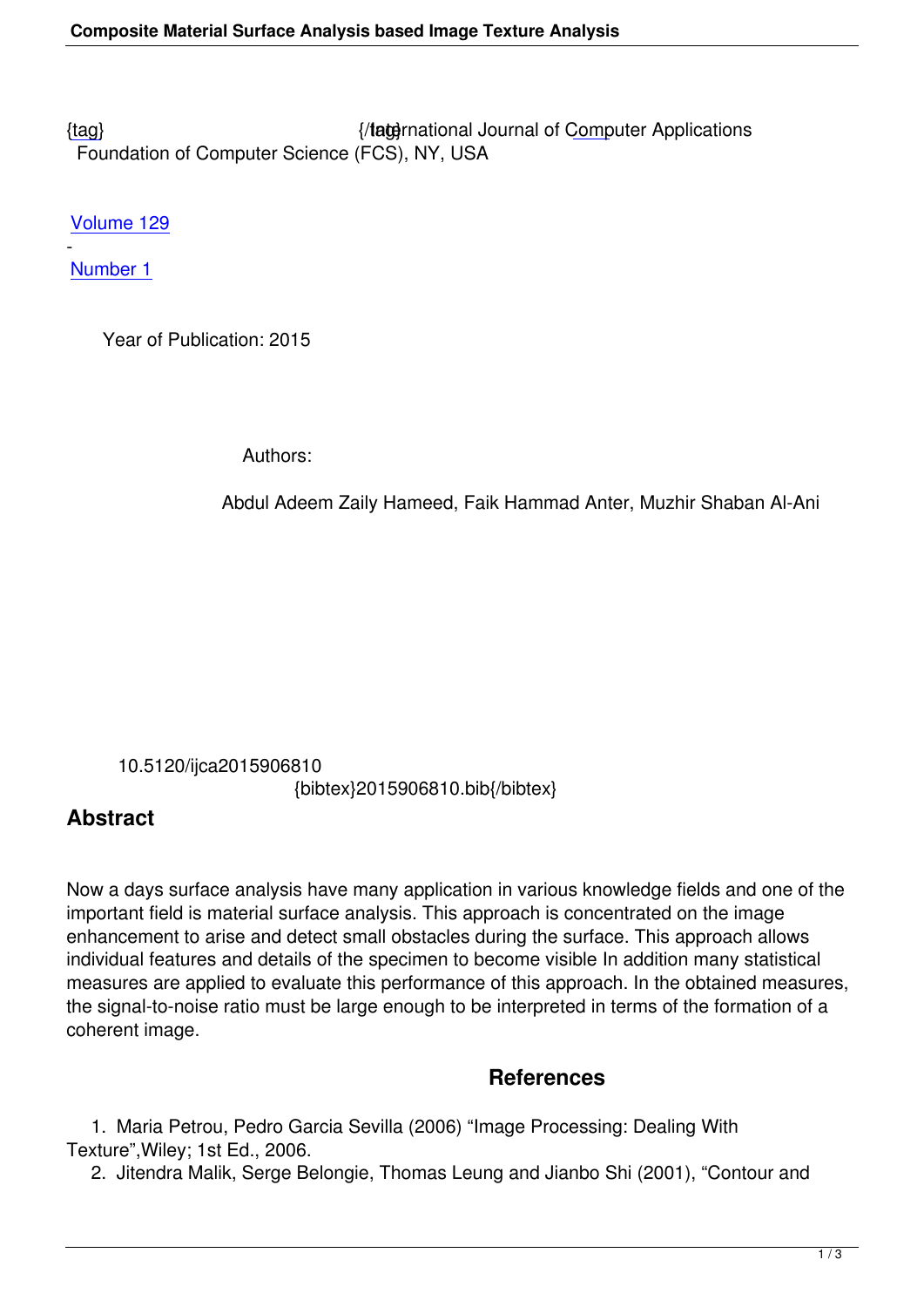Texture Analysis for Image Segmentation", International Journal of Computer Vision 43(1), 7–27, 2001.

 3. Rafael C. Gonzalez, Richard E. Woods, Steven L. Eddins (2009) "Digital Image Processing Using MATLAB", 2nd Ed. Gatesmark Publishing, 2009.

 4. Gonzalez and Woods (2008) "Digital Image Processing", 3rd Ed. (DIP/3e) Prentice Hall,2008.

 5. Maria Petrou , Costas Petrou (2010), "Image Processing: The Fundamentals", Wiley; 2nd Ed., 2010.

 6. Trygve Randen and John H?akon Hus?y (1999), "Texture Segmentation Using Filters with Optimized Energy Separation", IEEE Transactions on Image Processing, Vol. 8, No. 4, April 1999.

 7. C. H. Chen, L. F. Pau, P. S. P. Wang (eds.) (1998, "The Handbook of Pattern Recognition and Computer Vision", 2nd Edition), pp. 207-248, World Scientific Publishing Co., 1998.

 8. N. Lvova, I. Shirokov, A. Useinov, K. Gogolinskiy (2011), "Surface Image Processing Algorithms in Scanning Probe Microscopy and Nanohardness Measurements", Proceedings of the World Congress on Engineering 2011 Vol II, WCE 2011, July 6 - 8, 2011, London, U.K.

 9. Ersin Kayahan, Hasan Oktem, Fikret Hacizade, Humbat Nasibov, Ozcan Gundogdu (2010), "Measurement of Surface Roughness of Metals Using Binary Speckle Image Analysis", Tribology International 43 (2010) 307 –311.

 10. Xianghua Xie (2008), "A Review of Recent Advances in Surface Defect Detection Using Texture analysis Techniques", Electronic Letters on Computer Vision and Image Analysis 7(3):1-22, 2008.

 11. H. Elbehiery, A. Hefnawy, and M. Elewa (2007), "Surface Defects Detection for Ceramic Tiles Using Image Processing and Morphological Techniques", World Academy of Science, Engineering and Technology 5 2007.

 12. Xiuwen Liu and DeLiang Wang (2003), "Texture Classification Using Spectral Histograms", IEEE Transactions on Image Processing, Vol. 12, No. 6, June 2003.

13. AUTHORS PROFOLE

 14. Muzhir Shaban Al-Ani has received Ph. D. in Computer & Communication Engineering Technology, ETSII, Valladolid University, Spain, 1994. Assistant of Dean at Al-Anbar Technical Institute (1985). Head of Electrical Department at Al-Anbar Technical Institute, Iraq (1985-1988), Head of Computer and Software Engineering Department at Al-Mustansyria University, Iraq (1997-2001), Dean of Computer Science (CS) & Information System (IS) faculty at University of Technology, Iraq (2001-2003). He joined in 15 September 2003 Electrical and Computer Engineering Department, College of Engineering, Applied Science University, Amman, Jordan, as Associated Professor. He joined in 15 September 2005 Management Information System Department, Amman Arab University, Amman, Jordan, as Associated Professor, then he joined computer science department in 15 September 2008 at the same university. He joined in August 2009 College of Computer Science, Al-Anbar University, Al-Anbar, Iraq, as Professor.

 15. Abdul Adeem Zaily Hameed obtained his M.Sc. in Physics Science from University of Anbar. He is currently instructor of Computer Science in College of Computer ,University of Anbar, IRAQ. His research interests are, Image Processing, Pattern Recognition, Quantum Physics and Statics.

## **Index Terms**

Computer Science **Image Processing**